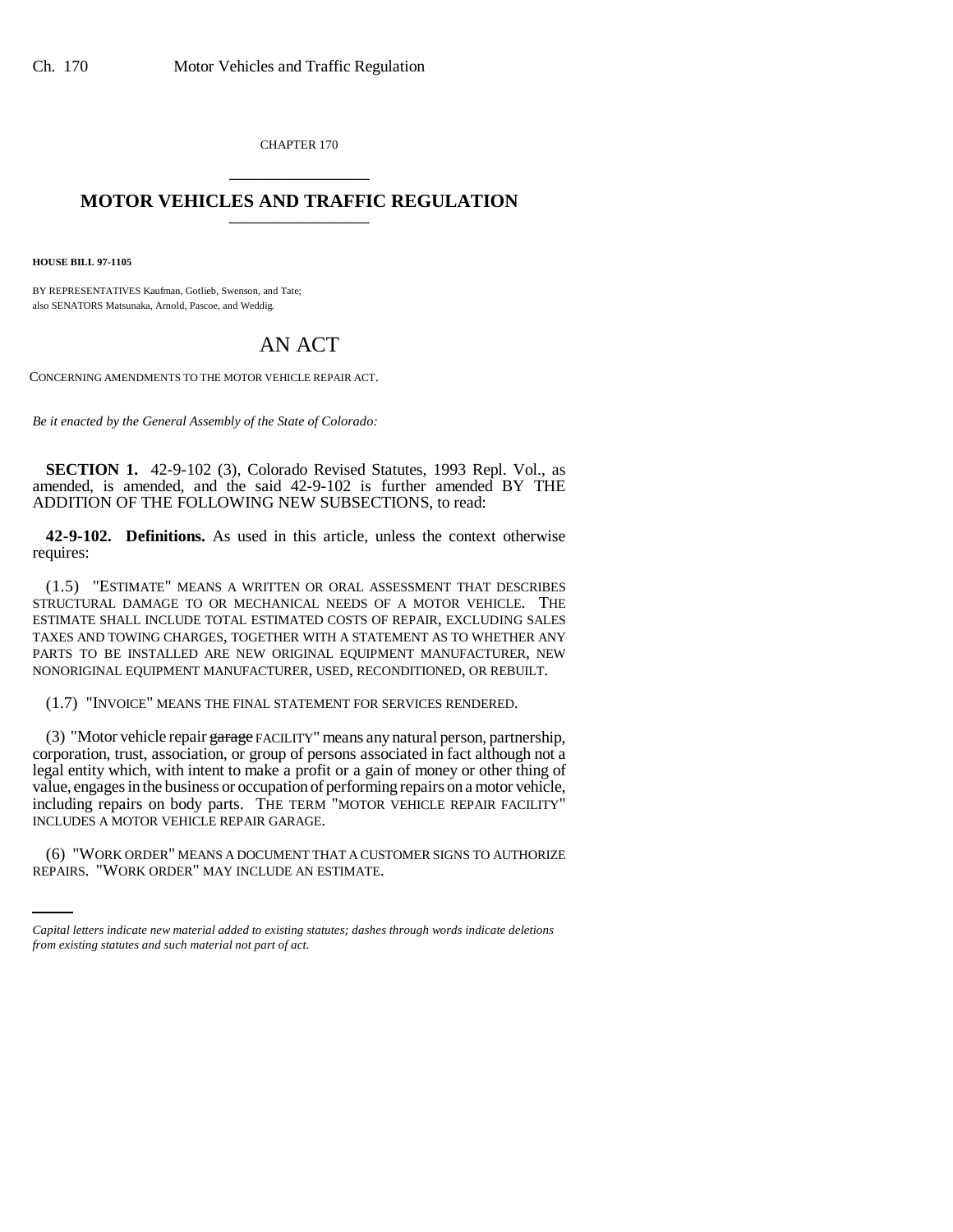**SECTION 2.** 42-9-104, Colorado Revised Statutes, 1993 Repl. Vol., as amended, is amended to read:

**42-9-104. When consent and estimate required - original transaction**  disassembly. (1) (a) No repairs on a motor vehicle shall be performed by a motor vehicle repair garage FACILITY unless the garage FACILITY obtains the written consent of the customer.

(b) The required written consent is waived by the customer only when the motor vehicle has been towed to the motor vehicle repair garage FACILITY or the customer has left the motor vehicle with the motor vehicle repair garage FACILITY outside of normal business hours or when the customer has signed a waiver in compliance with paragraph (b) of subsection (2) of this section. The waiver established by this paragraph (b) for any vehicle that is towed to a motor vehicle repair garage FACILITY or left with the motor vehicle repair garage FACILITY outside of normal business hours is limited to a maximum of one hundred dollars  $\frac{1}{2}$  FOR ALL labor and parts.

(c) When the customer has not given the motor vehicle repair  $\frac{1}{2}$  FACILITY written consent to perform repairs, no repairs shall be performed unless the garage FACILITY first communicates orally to the customer the written estimate of the total cost of such repairs and the customer then consents to the required repairs. A record of such communication and consent shall be made on the invoice WORK ORDER by the motor vehicle repair garage FACILITY and shall include the date, time, manner of consent, telephone number called, if any, and the names of the persons giving and receiving such consent. IF MORE THAN ONE SUCH COMMUNICATION OCCURS BETWEEN THE MOTOR VEHICLE REPAIR FACILITY AND THE CUSTOMER, A RECORD OF THE TELEPHONE NUMBER NEED NOT BE MADE FOR EACH SUBSEQUENT COMMUNICATION IF THE TELEPHONE NUMBER IS THE SAME AS ON THE INITIAL CONSENT.

(2) (a) (I) Except as provided in paragraph (b) of this subsection (2), no repairs shall be performed by a motor vehicle repair  $\frac{1}{2}$  examples said  $\frac{1}{2}$  and  $\frac{1}{2}$  said  $\frac{1}{2}$  and  $\frac{1}{2}$  and  $\frac{1}{2}$  and  $\frac{1}{2}$  and  $\frac{1}{2}$  and  $\frac{1}{2}$  and  $\frac{1}{2}$  and  $\frac{1}{2}$  and  $\frac{1}{2}$  a FACILITY first submits in writing or, where allowed by this section, orally communicates to the customer an estimate of the total cost of any such repairs. not including any applicable sales tax. The written estimate shall include the expected completion date of such repairs. A COPY OF THE COMPLETED WRITTEN ESTIMATE OF THE TOTAL COST OF REPAIR SHALL BE PROVIDED TO THE CUSTOMER.

(II) (A) Except as provided in sub-subparagraph (B) of this subparagraph (II), storage charges of not more than ten dollars per day may accrue, beginning on the fourth day, if the customer has not picked up the motor vehicle within three days, exclusive of Saturday, Sunday, and any legal holiday, AND ANY DAYS THE REPAIR FACILITY IS CLOSED FOR BUSINESS, after notification of the completion of authorized repairs or if the customer failed to authorize repairs to be performed within three days, exclusive of Saturday, Sunday, and any legal holiday, AND ANY DAYS THE REPAIR FACILITY IS CLOSED FOR BUSINESS, after the date of communication of an estimate.

(B) Storage charges shall be assessed in accordance with section 38-20-109, C.R.S., if the garage FACILITY chooses to sell the customer's property in accordance with article  $20$  of title 38, C.R.S.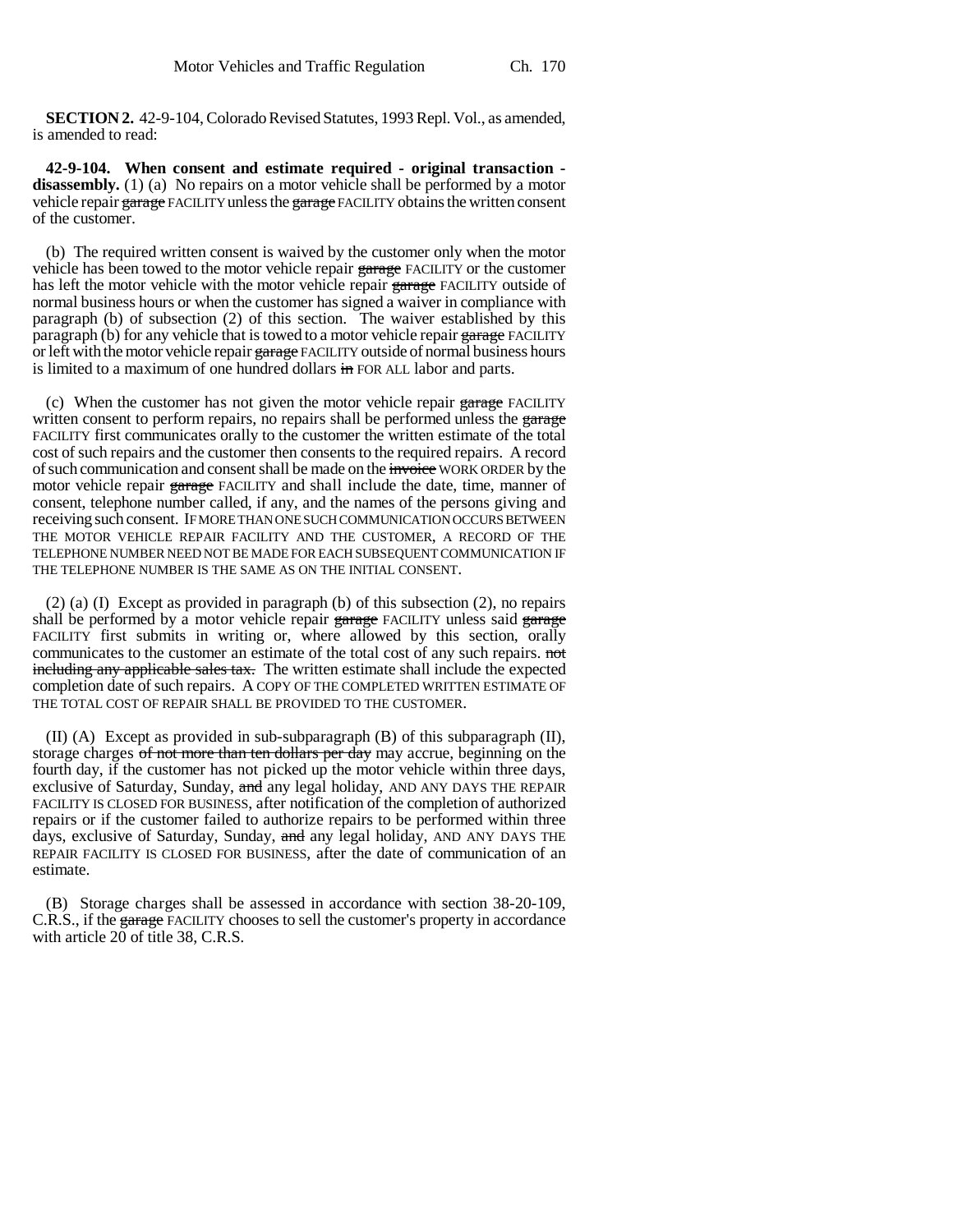(C) The amounts that a customer may be charged for storage charges shall be conspicuously printed on the SEPARATE written estimate AUTHORIZATION provided to the customer.

(III) The estimate WORK ORDER provided to the customer shall state conspicuously that, except for body shop repair parts and except for exchanged or warranty parts which THAT shall only be presented to the customer for examination and not returned, the customer is entitled to the return of the replaced parts if the customer so requests at the time of consenting to or authorizing the repairs.

(IV) The estimate shall be recorded on or attached to the invoice required by section 42-9-108 THE WORK ORDER, OR A LEGIBLE COPY THEREOF, SHALL BE RETAINED BY THE MOTOR VEHICLE REPAIR FACILITY FOR AT LEAST THREE YEARS.

(b) A customer may waive the right to receive any estimate, either written or oral, prior to authorizing repairs by signing the customer's name and the date below the following statement which THAT shall be in bold type: **"I DO NOT WISH TO RECEIVE ANY ESTIMATE, EITHER WRITTEN OR ORAL, TO WHICH I AM ENTITLED BY LAW, BEFORE REPAIRS ARE AUTHORIZED."**. The signing of such waiver does not constitute an authorization of repairs, which shall be a separate statement.

(c) (I) In the event that it is necessary to disassemble, or partially disassemble, a motor vehicle or a motor vehicle part in order to provide the customer with an estimate for required repairs, the written estimate required in paragraph (a) of this subsection (2) shall show the cost of reassembly in the event that the customer elects not to proceed with the repairs of the motor vehicle or motor vehicle part. The estimate shall also include the total cost of labor and parts to replace those expendable items which THAT are normally destroyed by such disassembly. No act of disassembly which THAT would prevent the restoration of the same unit to its former condition may be undertaken unless the motor vehicle repair garage FACILITY has fully informed the customer of that fact in writing on the invoice WORK ORDER and the customer consents to the disassembly.

(II) Any estimate of required repairs given after a disassembly shall comply with the requirements of paragraph (a) of this subsection  $(2)$ ; except that such written estimate may then be communicated orally to the customer. A record of such communication shall be made on the invoice WORK ORDER by the motor vehicle repair garage FACILITY, including the date, time, manner of communication, telephone number called, if any, and names of persons giving and receiving such consent. IF MORE THAN ONE SUCH COMMUNICATION OCCURS BETWEEN THE MOTOR VEHICLE REPAIR FACILITY AND THE CUSTOMER, A RECORD OF THE TELEPHONE NUMBER NEED NOT BE MADE FOR EACH SUBSEQUENT COMMUNICATION IF THE TELEPHONE NUMBER IS THE SAME AS ON THE INITIAL CONSENT.

(d) Towing charges are excluded from the written or oral estimate and consent requirements of this section.

**SECTION 3.** 42-9-105, Colorado Revised Statutes, 1993 Repl. Vol., as amended, is amended to read: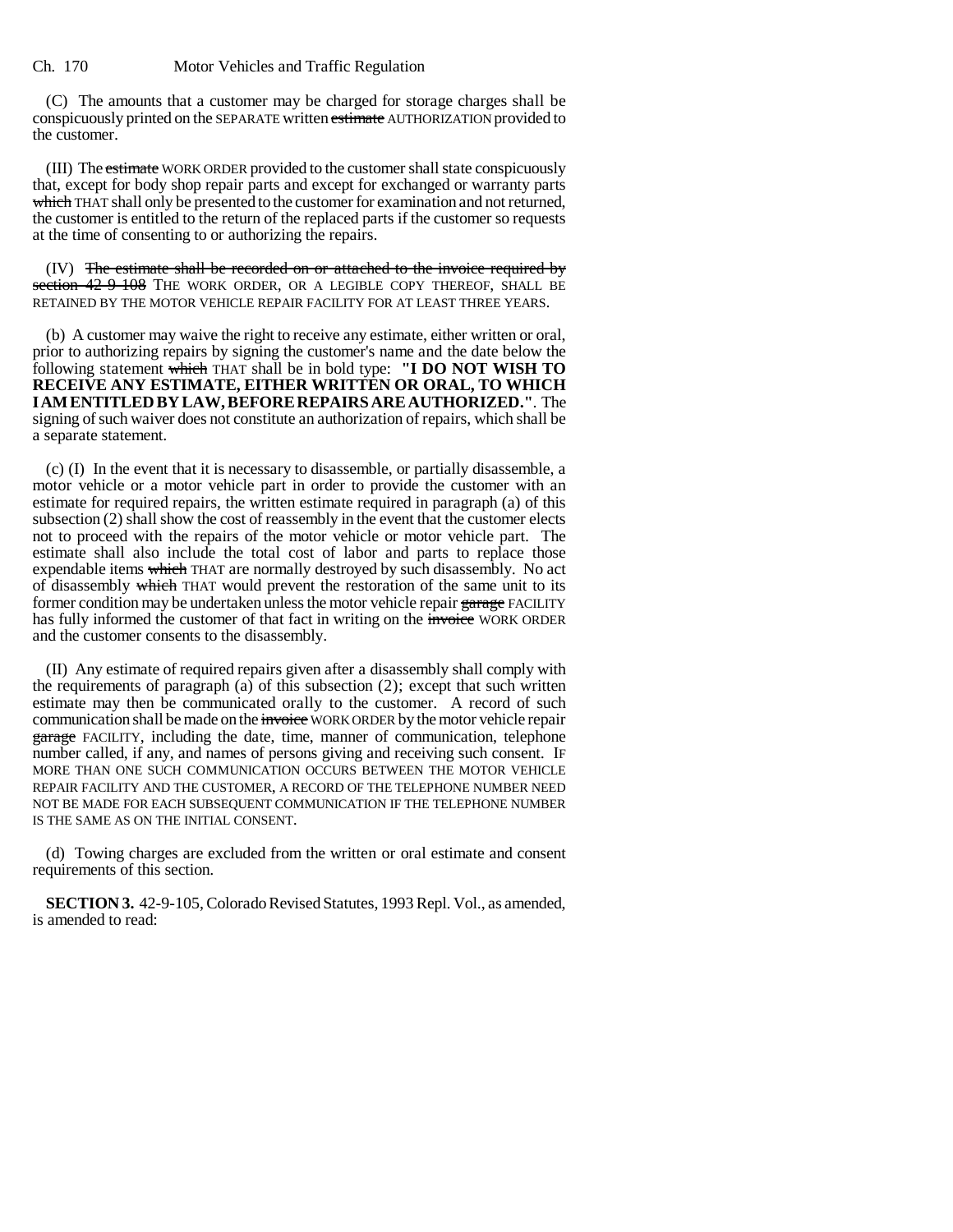**42-9-105. When consent and estimate required - additional repairs - changed completion date.** (1) Except when an estimate has been waived pursuant to section 42-9-104 (2) (b), no charge shall be made for labor and parts in excess of the estimate, plus ten percent thereof or twenty-five dollars, whichever is less, without the consent of the customer to the additional charge before performance of the labor or installation of the parts not included in the estimate. <del>but subcontract cost amounts</del> for parts beyond the control of the garage to correctly estimate may be charged for in addition to the estimate. Consent by the customer to additional charges may be written or oral. In either case, a record of such consent shall be made on the invoice WORK ORDER by the motor vehicle repair garage FACILITY and shall include the date, time, manner of consent, telephone number called, if any, and names of the persons giving and receiving the consent. IF MORE THAN ONE SUCH COMMUNICATION OCCURS BETWEEN THE MOTOR VEHICLE REPAIR FACILITY AND THE CUSTOMER, A RECORD OF THE TELEPHONE NUMBER NEED NOT BE MADE FOR EACH SUBSEQUENT COMMUNICATION IF THE TELEPHONE NUMBER IS THE SAME AS ON THE INITIAL CONSENT.

(2) (a) The customer shall be notified in writing on the invoice WORK ORDER of any changes in the expected completion date of the repairs and of the new expected completion date. Such notification may be communicated to the customer orally, but such communication, written or oral, shall be made no more than twenty-four hours after the original completion date, exclusive of Saturday, Sunday, and any legal holiday. If communicated orally, a record of such communication shall be made on the invoice WORK ORDER by the motor vehicle repair garage FACILITY and shall include the date, time, telephone number called, if any, and names of the persons giving and receiving such communication. IF THE NAME OF THE PERSON RECEIVING SUCH COMMUNICATION IS DIFFERENT THAN THE ORIGINAL CUSTOMER, THE NAME AND TELEPHONE NUMBER CALLED, IF ANY, SHALL BE RECORDED ON THE WORK ORDER.

(b) No additional changes in the completion date shall be made unless the consent of the customer to the additional change is obtained. If the required consent is given orally, the motor vehicle repair garage FACILITY shall make a record of such consent on the invoice WORK ORDER and shall include the date, time, manner of consent, telephone number called, if any, and the names of the persons giving and receiving such consent.

(c) If the motor vehicle repair garage FACILITY fails to notify the customer of the change in the completion date or if the customer refuses to consent to an additional change in the completion date, the contract may be cancelled at the option of either the customer or the motor vehicle repair garage FACILITY. Once the contract has been cancelled in this manner, the motor vehicle repair garage FACILITY shall be required to reassemble the motor vehicle in substantially the same condition in which it was delivered to the motor vehicle repair garage FACILITY without cost to the customer unless the customer has been previously notified as to the impracticality of such reassembly; except that the customer shall be required to pay for any repairs already completed as specified in section 42-9-106 (3) (a).

**SECTION 4.** 42-9-106 (1), (2), (3) (a), (3) (b), and (4), Colorado Revised Statutes, 1993 Repl. Vol., as amended, are amended to read:

**42-9-106. Amounts over estimate - storage charges - cancellation of**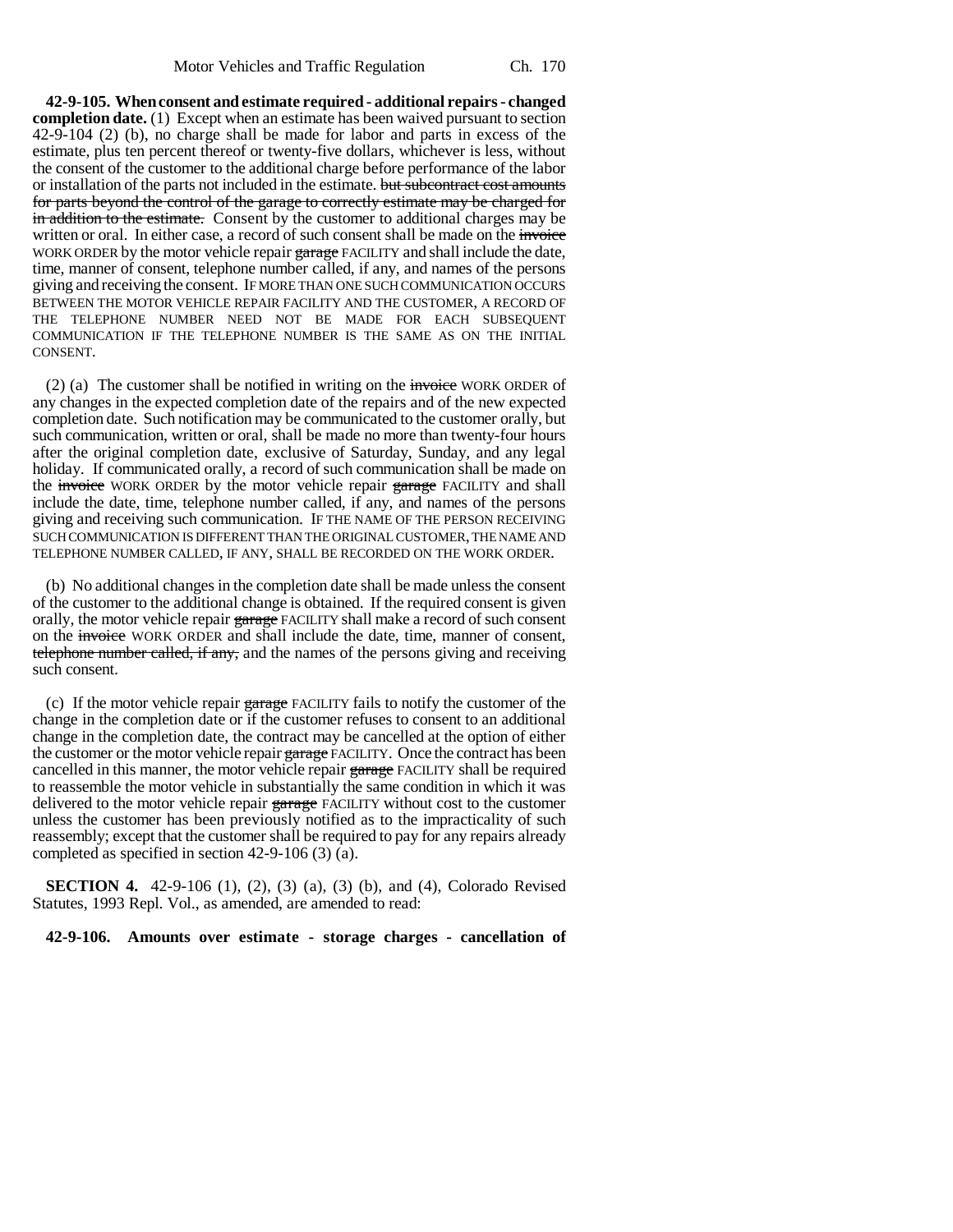**authorized repairs.** (1) Except when an estimate has been waived pursuant to section  $42-9-104(2)$  (b), if the charge for labor and parts is over the original estimate or any subsequent estimate by ten percent thereof or twenty-five dollars, whichever is less, and unless further oral or written consent is given by the customer pursuant to section 42-9-105 (1), the motor vehicle repair garage FACILITY shall return the motor vehicle to the customer upon the payment of the amount of the original estimate or any subsequent estimate plus ten percent thereof or twenty-five dollars, whichever is less, and the motor vehicle repair garage FACILITY shall not be entitled to a lien for said excess pursuant to section 38-20-106, C.R.S.

(2) No charge shall be made for storage of the motor vehicle unless the motor vehicle is not picked up by the customer within three days, exclusive of Saturday, Sunday, and legal holidays, AND ANY DAYS THE REPAIR FACILITY IS CLOSED FOR BUSINESS, after the customer is notified that the repairs have been completed and the customer was notified, as required by section  $42$ -9-104 (2) (a), that such storage charges would accrue. STORAGE CHARGES MAY ACCRUE PURSUANT TO A WRITTEN AGREEMENT, SEPARATE FROM ANY OTHER REPAIR DOCUMENT, BETWEEN THE MOTOR VEHICLE REPAIR FACILITY AND THE CUSTOMER. The written estimate AUTHORIZATION, in bold type, shall state the following:

## **STORAGE FEE POLICY**

A storage fee of not more than ten dollars per day, MAY NOT BE CHARGED UNLESS A WRITTEN AGREEMENT, SEPARATE FROM ANY OTHER REPAIR DOCUMENT, FOR AN AMOUNT IS REACHED. A STORAGE FEE MAY BE CHARGED, beginning on the fourth day, may be charged if a motor vehicle is not removed within three days after the customer is notified that repairs have been completed, excluding Saturdays, Sundays, and legal holidays. LEGAL HOLIDAYS, AND ANY DAYS THE REPAIR FACILITY IS CLOSED FOR BUSINESS.

The motor vehicle repair garage FACILITY shall make a record of the notice of completion on the invoice WORK ORDER. The record shall include the date and time of the notice of completion, the manner of communication of the notice, the telephone number called, if any, and the name of the person receiving the notice.

(3) (a) If the customer cancels previously authorized repairs prior to their completion, the motor vehicle repair garage FACILITY shall be entitled to charge the customer for repairs, including labor and parts, which have already been performed so long as said charge does not exceed the original estimate or any subsequent estimate for the repairs already performed.

(b) In requesting the return of the motor vehicle subsequent to the cancellation of previously authorized repairs, the customer shall specify whether it should be reassembled in substantially the same condition in which it was delivered to the motor vehicle repair garage FACILITY or in such a lesser condition of assembly as the customer shall designate. Reassembly shall be completed by the motor vehicle repair garage FACILITY within three days of the customer's request, excluding Saturday, Sunday, and any legal holiday, AND ANY DAYS THE REPAIR FACILITY IS CLOSED FOR BUSINESS.

(4) Nothing in this section shall require a motor vehicle repair  $\frac{1}{2}$  FACILITY to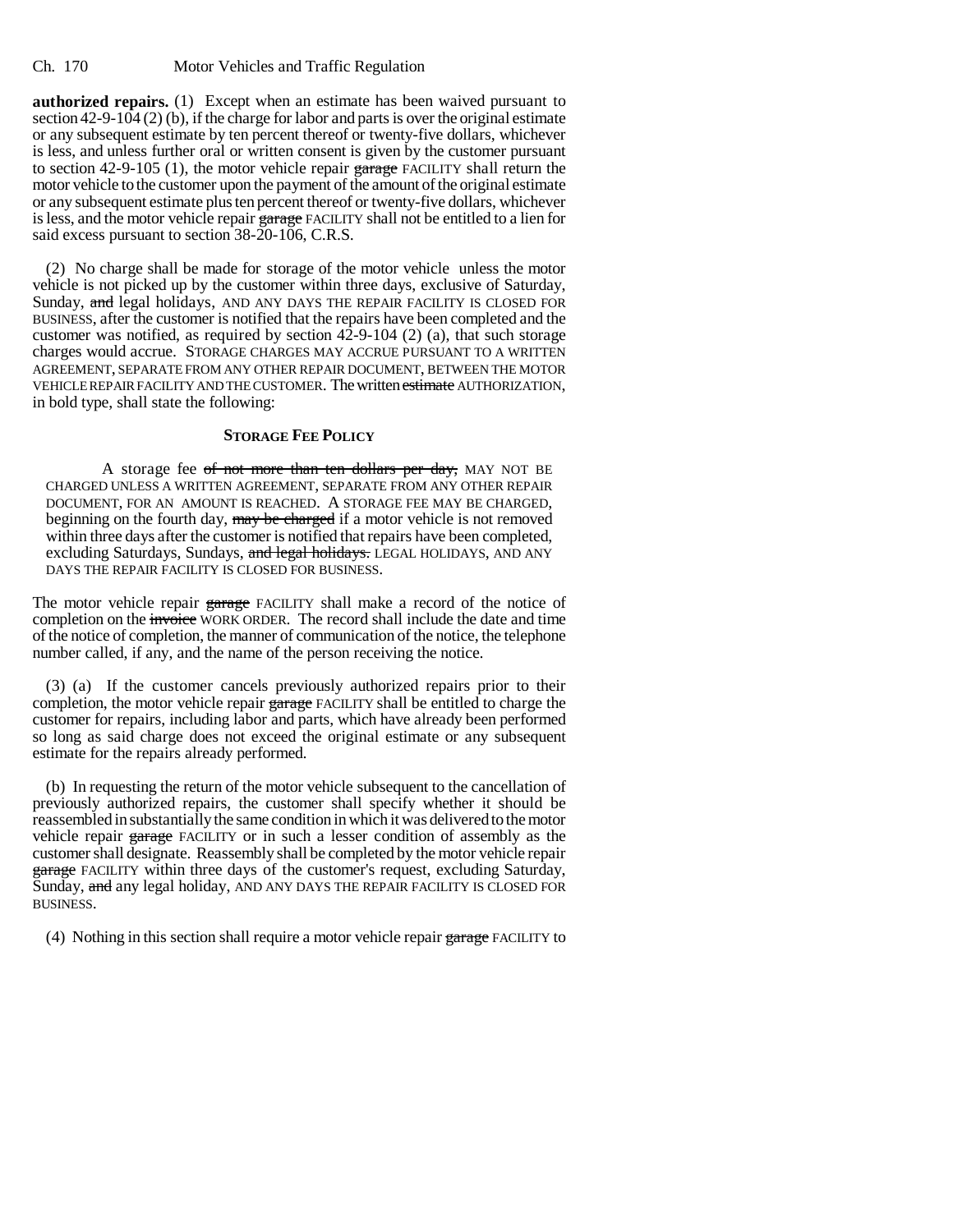give an estimate if such garage FACILITY does not agree to perform the requested repairs.

**SECTION 5.** 42-9-107, Colorado Revised Statutes, 1993 Repl. Vol., as amended, is amended to read:

**42-9-107. Used, reconditioned, or rebuilt parts.** The motor vehicle repair garage FACILITY shall specify in the original estimate whether any parts to be installed are new ORIGINAL EQUIPMENT MANUFACTURER, NEW NONORIGINAL EQUIPMENT MANUFACTURER, used, reconditioned, or rebuilt, and then shall obtain the consent of the customer before any NEW ORIGINAL EQUIPMENT MANUFACTURER, NEW NONORIGINAL EQUIPMENT MANUFACTURER, used, reconditioned, or rebuilt parts are installed in the motor vehicle. If such consent is oral, the motor vehicle repair garage FACILITY shall make a record of such consent on the invoice WORK ORDER and shall include the date, time, AND manner of consent. telephone number called, if any, and names of persons giving and receiving such consent. THE TELEPHONE NUMBER CALLED, IF ANY, AND THE NAME OF THE PERSON GIVING AND RECEIVING THE CONSENT, IF DIFFERENT THAN THE ORIGINAL CUSTOMER, SHALL BE RECORDED ON THE WORK ORDER. The motor vehicle repair garage FACILITY shall adjust the original estimate for new parts to reflect the altered cost if used, reconditioned, or rebuilt parts are authorized and installed.

**SECTION 6.** 42-9-108 (1), (2) (g), and (2) (h), Colorado Revised Statutes, 1993 Repl. Vol., as amended, are amended, and the said 42-9-108 (2) is further amended BY THE ADDITION OF A NEW PARAGRAPH, to read:

**42-9-108. Invoice.** (1) All repairs done by a motor vehicle repair garage FACILITY shall be recorded on a customer's invoice. A legible copy of the customer's invoice shall be given to the customer when the motor vehicle is returned to the customer. The original or a legible copy of the customer's invoice shall be retained for at least three years by the motor vehicle repair garage FACILITY.

(2) The customer's invoice shall include the following:

(g) An identification of any repairs subcontracted to another repair garage; and FACILITY;

(h) The legible initials of the person filling out any portion of the invoice not specified in this subsection (2); AND

(i) A COPY OF ANY WARRANTY ISSUED BY THE MOTOR VEHICLE REPAIR FACILITY SETTING FORTH THE TERMS AND CONDITIONS OF SUCH WARRANTY.

**SECTION 7.** 42-9-108.5, Colorado Revised Statutes, 1993 Repl. Vol., as amended, is amended to read:

**42-9-108.5. Warranty completion date.** When a motor vehicle is returned under a warranty issued by the repair garage FACILITY, the garage FACILITY shall give the customer a written notice that specifies that the work is under warranty and that provides the customer with a completion date for the repair, as required by section 42-9-104.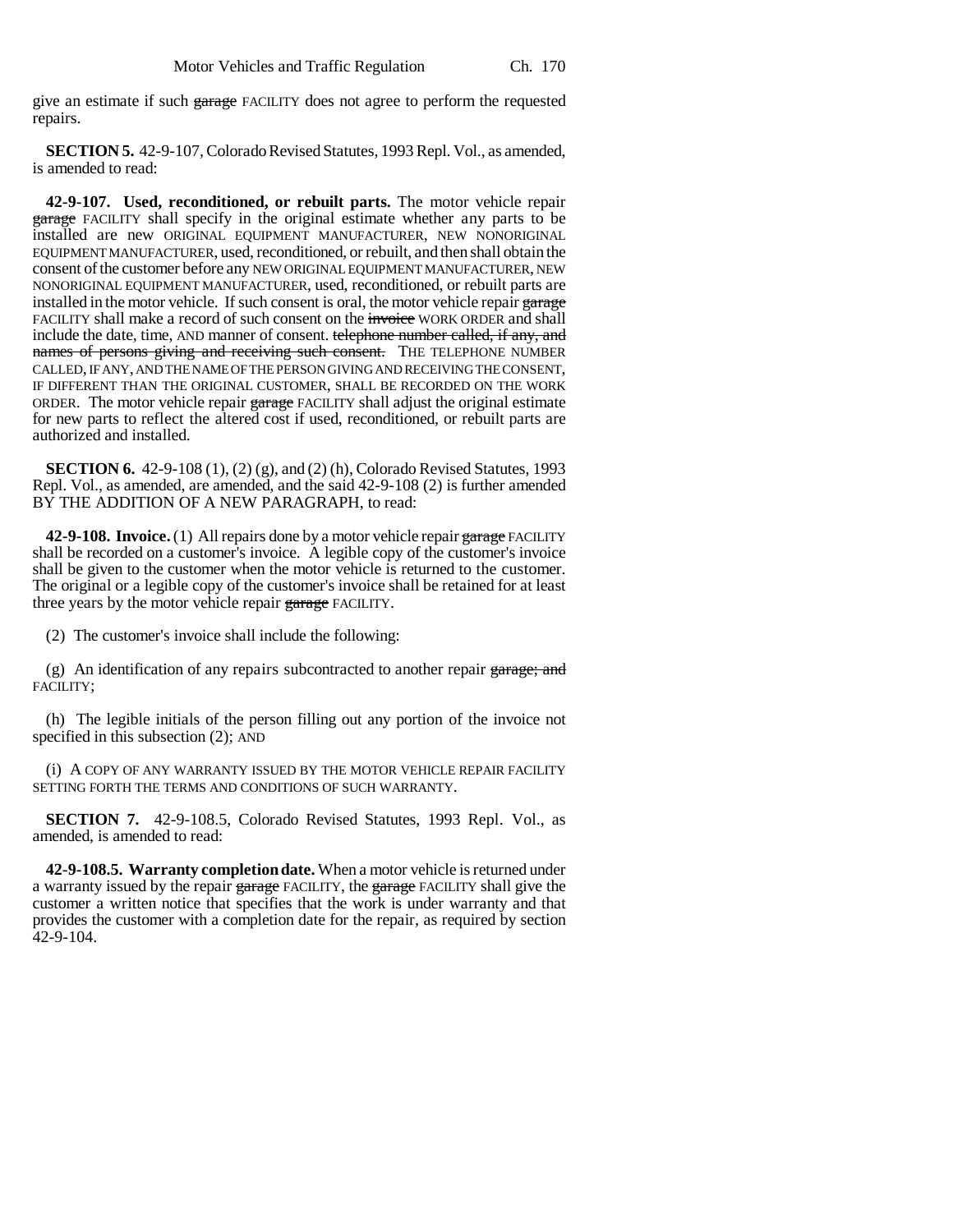Ch. 170 Motor Vehicles and Traffic Regulation

**SECTION 8.** Article 9 of title 42, Colorado Revised Statutes, 1993 Repl. Vol., as amended, is amended BY THE ADDITION OF A NEW SECTION to read:

**42-9-108.7. Motor vehicle repair facility warranties.** IF A MOTOR VEHICLE REPAIR FACILITY ISSUES A MOTOR VEHICLE REPAIR FACILITY WARRANTY, SUCH WARRANTY SHALL APPEAR WITH THE INVOICE AND SHALL SET FORTH ALL TERMS AND CONDITIONS OF SUCH WARRANTY. THE FACILITY WARRANTY SHALL BE LIMITED TO THE TERMS AND CONDITIONS SET FORTH IN SUCH WARRANTY.

**SECTION 9.** 42-9-109, Colorado Revised Statutes, 1993 Repl. Vol., as amended, is amended to read:

**42-9-109. Return of replaced parts.** Except for body shop repair parts and parts that the motor vehicle repair garage FACILITY is required to return to the manufacturer or distributor under a MANUFACTURER warranty or exchange arrangement, the motor vehicle repair garage FACILITY shall return replaced parts to the customer at the time of the completion of the repairs if the customer so requests at the time of consenting to or authorizing the repairs.

**SECTION 10.** The introductory portion to 42-9-111 (1) and 42-9-111 (1) (h), Colorado Revised Statutes, 1993 Repl. Vol., as amended, are amended, and the said 42-9-111 (1) is further amended BY THE ADDITION OF A NEW PARAGRAPH, to read:

**42-9-111. Prohibited acts.** (1) No motor vehicle repair garage FACILITY or any employee or contract laborer of such garage FACILITY shall: knowingly:

(h) Require a customer to sign a work order that does not state the repairs that are requested by the customer; or does not state the motor vehicle odometer reading.

(i) FAIL TO STATE THE MOTOR VEHICLE ODOMETER READING, UNLESS SUCH READING IS UNFEASIBLE DUE TO THE CONDITION OF THE ODOMETER.

**SECTION 11.** 42-9-112, Colorado Revised Statutes, 1993 Repl. Vol., as amended, is amended to read:

**42-9-112. Criminal penalties.** (1) Except as provided in subsection (2) of this section, any motor vehicle repair garage FACILITY or any employee of such garage not providing FACILITY THAT FAILS TO PROVIDE a COMPLETED written or oral estimate as required under section 42-9-104 (2), or an invoice as required under section 42-9-108, is guilty of a misdemeanor and, upon conviction thereof, shall be punished by a fine of not less than five hundred dollars nor more than two thousand dollars per violation. No portion of the minimum fine FOR REPEAT OFFENDERS shall be suspended.

(2) Any motor vehicle repair  $\frac{1}{2}$  FACILITY or any employee of such  $\frac{1}{2}$   $\frac{1}{2}$ FACILITY who violates section 42-9-111 is guilty of a misdemeanor and, upon conviction thereof, shall be punished by a fine of not less than five hundred dollars nor more than one thousand dollars per violation. No portion of the minimum fine FOR REPEAT OFFENDERS shall be suspended.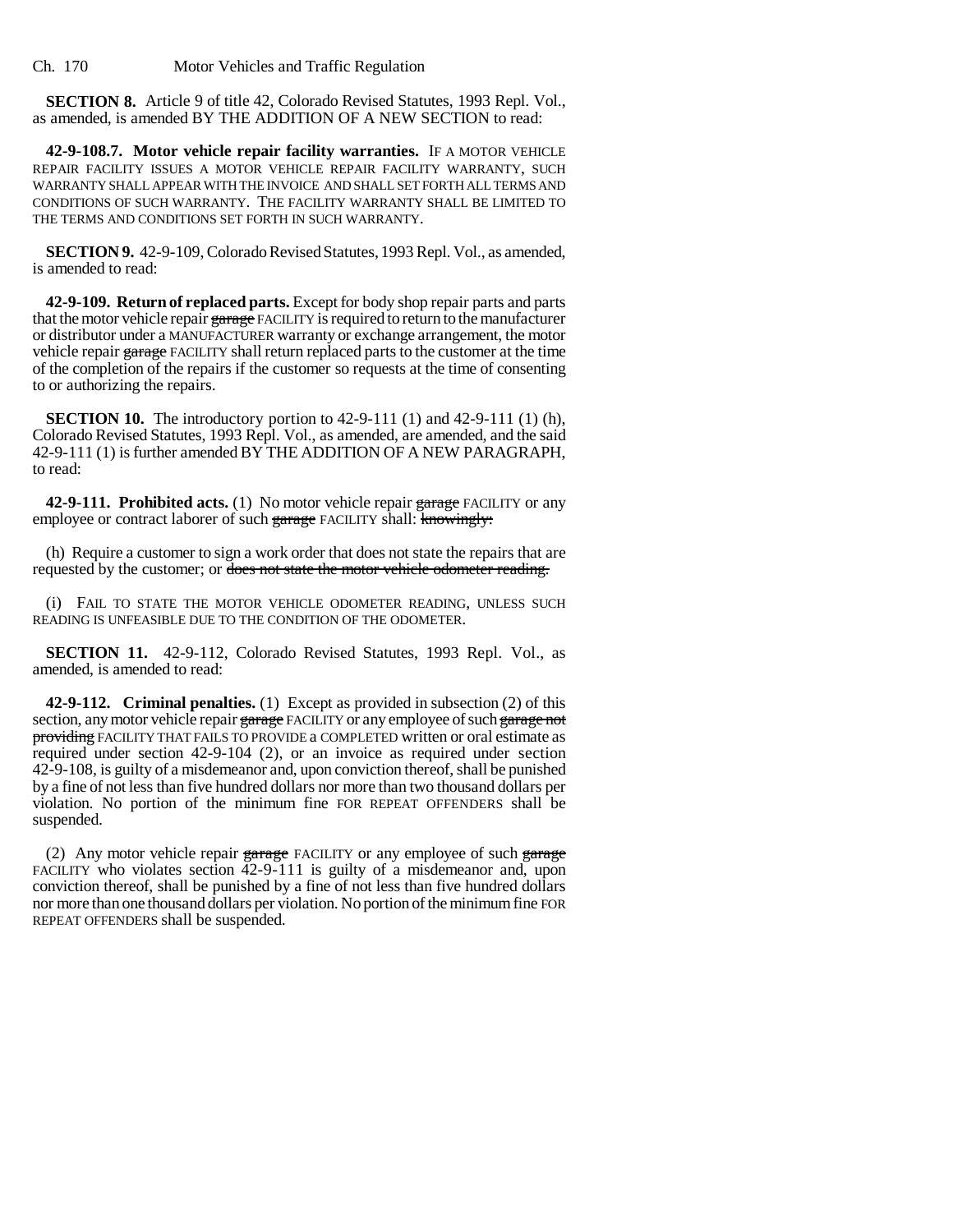$(2.5)$  Any motor vehicle repair garage FACILITY or any employee of such garage FACILITY who violates any provision of this article other than the provisions for which penalties are provided in subsections (1) and (2) of this section is guilty of a misdemeanor and, upon conviction thereof, shall be punished by a fine of five hundred dollars per violation.

 $(2.7)$  Upon a third conviction of A violation of section 42-9-111, the motor vehicle repair garage may be subject to the provisions THIS ARTICLE SHALL ALSO CONSTITUTE A DECEPTIVE TRADE PRACTICE IN VIOLATION of the "Colorado Consumer Protection Act", article 1 of title 6, C.R.S., including, but not limited to, temporary restraining orders and other injunctive relief AND SHALL SUBJECT THE MOTOR VEHICLE REPAIR FACILITY OR ANY EMPLOYEE OF SUCH FACILITY TO THE REMEDIES OR PENALTIES CONTAINED IN ARTICLE 1 OF TITLE 6.

(3) In any civil action for the enforcement of this article, the court may award reasonable attorney fees and costs to the prevailing party, and a customer shall be entitled to treble damages for failure of any motor vehicle repair garage or any employee of such garage to comply with this article, except for clerical errors or omissions; but in no event shall such damages be less than three hundred dollars. The customer shall first make written demand for the customer's damages from the motor vehicle repair garage by certified mail at least ten days prior to the filing of any such action, exclusive of Saturday, Sunday, and any legal holiday. Such action shall be brought within the time period prescribed in section 13-80-103, C.R.S.

**SECTION 12.** Article 9 of title 42, Colorado Revised Statutes, 1993 Repl. Vol., as amended, is amended BY THE ADDITION OF A NEW SECTION to read:

**42-9-113. Civil penalties.** IN ANY CIVIL ACTION FOR THE ENFORCEMENT OF THIS ARTICLE, THE COURT MAY AWARD REASONABLE ATTORNEY FEES AND COSTS TO THE PREVAILING PARTY, AND A CUSTOMER SHALL BE ENTITLED TO TREBLE DAMAGES FOR FAILURE OF ANY MOTOR VEHICLE REPAIR FACILITY OR ANY EMPLOYEE OF SUCH FACILITY TO COMPLY WITH THIS ARTICLE, EXCEPT FOR CLERICAL ERRORS OR OMISSIONS; BUT IN NO EVENT SHALL SUCH DAMAGES BE LESS THAN TWO HUNDRED FIFTY DOLLARS. THE CUSTOMER SHALL FIRST MAKE WRITTEN DEMAND FOR THE CUSTOMER'S DAMAGES FROM THE MOTOR VEHICLE REPAIR FACILITY BY CERTIFIED MAIL AT LEAST TEN DAYS PRIOR TO THE FILING OF ANY SUCH ACTION, EXCLUSIVE OF SATURDAY, SUNDAY, AND ANY LEGAL HOLIDAY. SUCH ACTION SHALL BE BROUGHT WITHIN THE TIME PERIOD PRESCRIBED IN SECTION 13-80-103, C.R.S.

**SECTION 13.** 6-1-105 (1), Colorado Revised Statutes, 1992 Repl. Vol., as amended, is amended BY THE ADDITION OF A NEW PARAGRAPH to read:

**6-1-105. Deceptive trade practices.** (1) A person engages in a deceptive trade practice when, in the course of such person's business, vocation, or occupation, such person:

(pp) VIOLATES ARTICLE 9 OF TITLE 42, C.R.S.